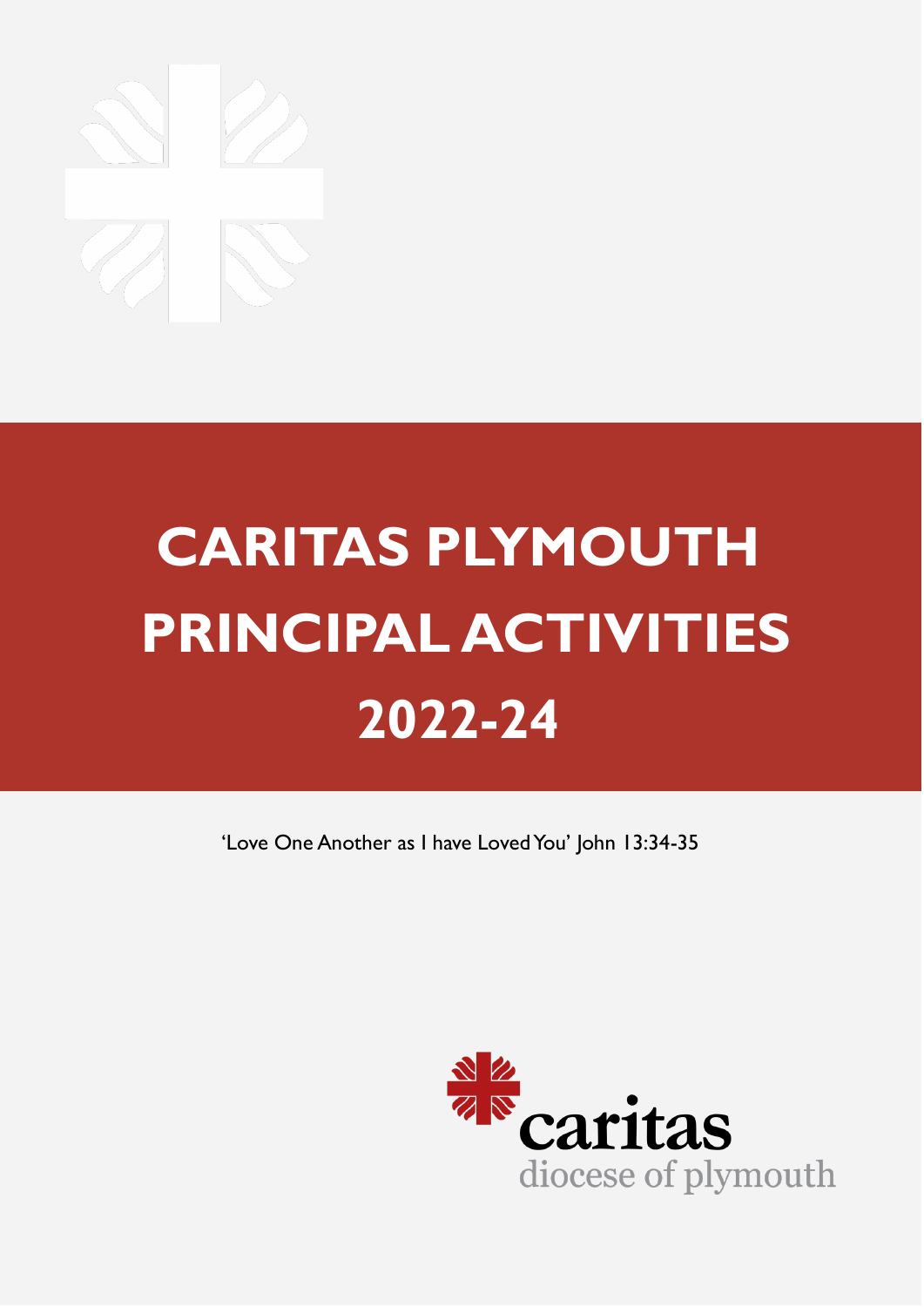

# **CARITAS STRATEGY 2022-24**

At a meeting in November 2021, the Caritas Committee agreed to continue with the priority areas outlined in the 2019 strategic document. *Caritas Plymouth* will continue to be an enabler of social action rather than delivering projects. Charity is at the heart of the Church's social doctrine and our main focus will be on promoting projects delivered by our catholic charitable partners, our parishes and our schools, founded on Catholic Social Teaching. Everything has its origin in God's love. The values and principles, overarching aims and objectives in the original strategy remain the same. This document sets out the updated activities in each priority area which Caritas will seek to deliver from 2022-2024.

# **Education, Formation and Development**

#### *'Faith without works is dead.' James 2:14-18*

## Principal Activities

- $\Diamond$  To share information across the Diocese and coordinate key dates and events
- $\lozenge$  To offer education and resources on Catholic Social Teaching recognising that Christ is the first and principal factor of development. *Caritas in Veritate #7*
- $\Diamond$  To provide signposting to information and support to address local social challenges and liaise with other agencies
- $\lozenge$  To develop a central source of information on community sponsorship
- $\lozenge$  To share good practice on social action among parishes
- $\lozenge$  To provide practical formation on Caritas initiatives and its link with evangelisation

# **Children and Family Life**

# *'The welfare of the family is decisive for the future of the world and that of the Church's.' Amoris Laetitia #31*

This is a lead area for the Catholic Children's Society, Plymouth, with its grants and parenting programmes. Caritas Plymouth will work in partnership to promote and supplement this work.

#### Principal activities

- $\Diamond$  To continue to advocate for a fair living wage
- $\Diamond$  To fundraise for and support the Community sponsorship scheme
- $\Diamond$  To deliver the intergenerational project and encourage continuation of sustainable links
- $\Diamond$  To offer crisis grants for food/poverty working in partnership with schools and parishes
- $\Diamond$  Liaise with charities and agencies supporting vulnerable life in the womb.

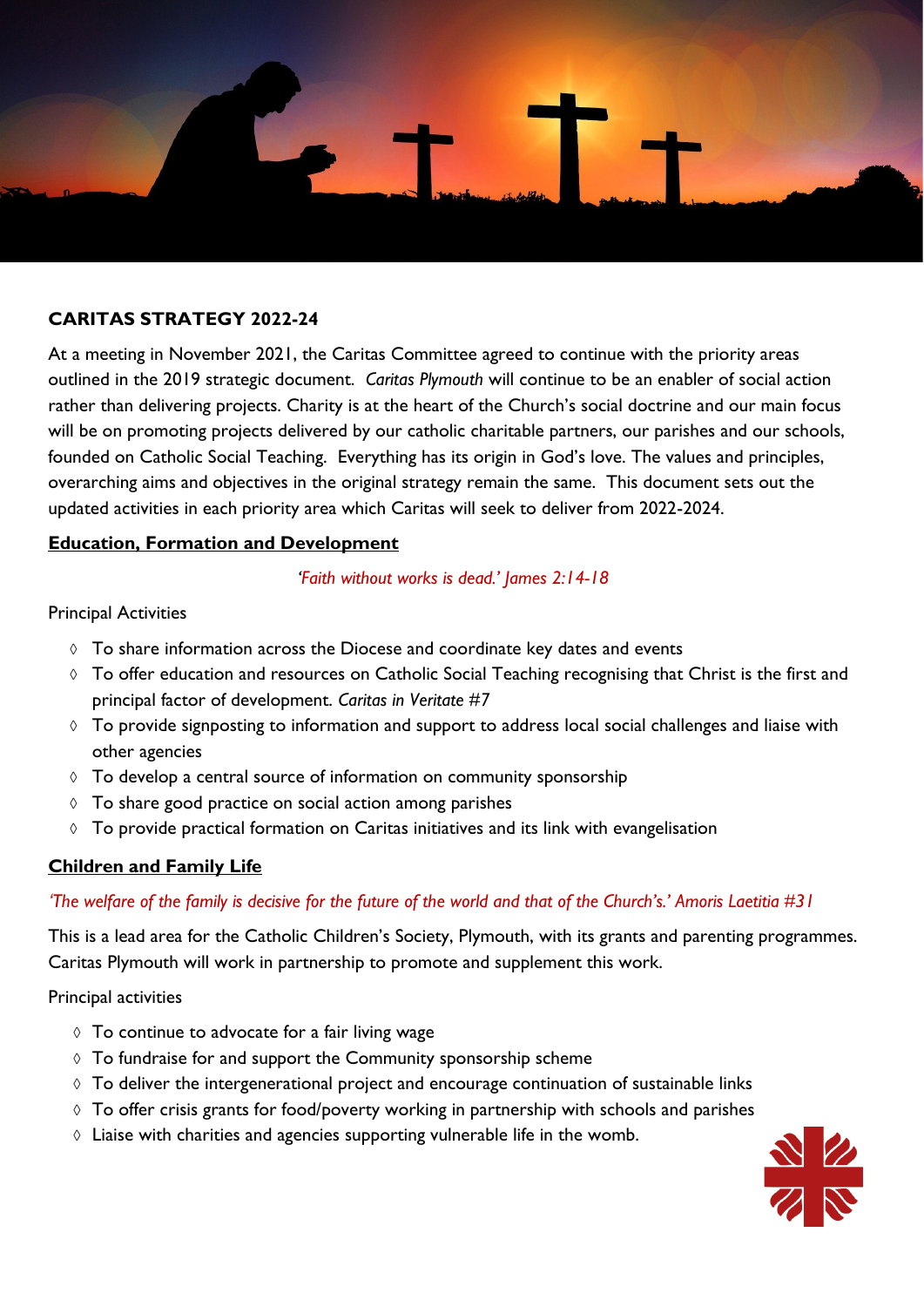# **Refugees and Migrants (including seafarers and modern slavery)**

*'I was a stranger and you welcomed me.' Matthew 25:35* 

# Principal Activities

- To hold an annual awareness-raising event on the Feast of St Bakhita
- $\lozenge$  To promote Community Sponsorship with the aim of one new group welcoming a family each year
- $\lozenge$  To explore how Diocesan properties could be used for Community sponsorship
- $\Diamond$  To support the work of Stella Maris.
- $\Diamond$  Identify how to provide more support for victims of modern slavery and human trafficking in conjunction with the Santa Marta group.



# **Elderly and Isolated**

# *'The only thing that counts is faith expressing itself through love.' Galatians 5:6*

This remains a lead area for SVP. Caritas will support SVP conferences and parishes with a focus on all who may be isolated – not just the elderly but also other groups e.g., those with disabilities, LGBTQ+ etc.

# Principal Activities

- To run an annual event for World Day of the Poor and empower parishes to take forward initiatives
- To support SVP groups
- $\Diamond$  To share good practice from our parishes
- $\lozenge$  To create new connections with five parishes to develop projects to tackle loneliness
- $\lozenge$  To run two events in 2022 to bring together groups supporting isolated and lonely people
- $\lozenge$  To promote positive messages about the value of human life and dignity and respect for older people
- $\lozenge$  To provide guidance on how parishioners might identify and look out for older and isolated people